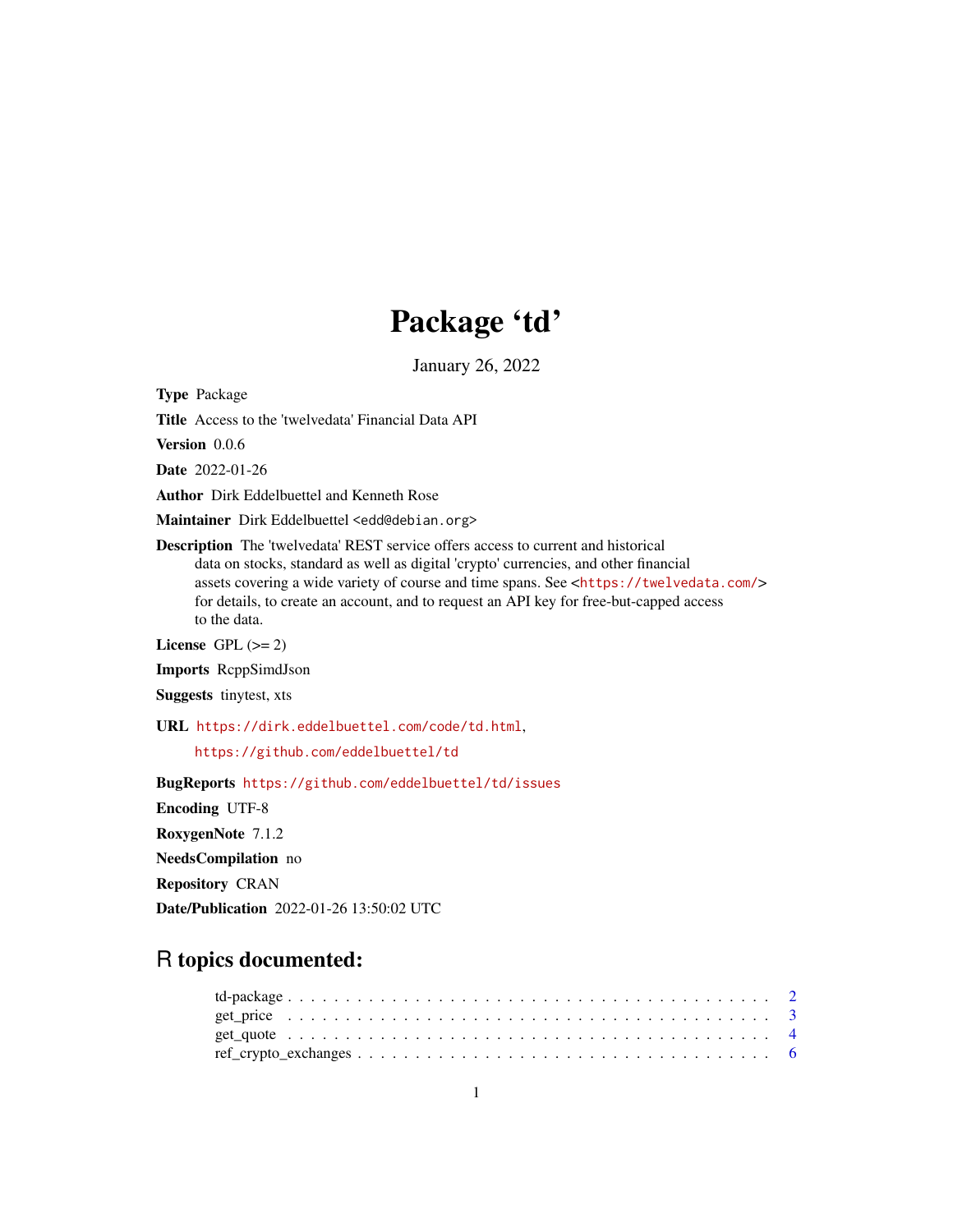# <span id="page-1-0"></span>2 td-package

|       | $ref_crypto\_pairs$ 6 |    |
|-------|-----------------------|----|
|       |                       |    |
|       |                       |    |
|       |                       |    |
|       |                       |    |
|       |                       |    |
|       |                       |    |
|       |                       |    |
|       |                       |    |
|       |                       |    |
|       |                       |    |
| Index |                       | 19 |

td-package *Access to the 'twelvedata' Financial Data API*

# Description

The 'twelvedata' REST service offers access to current and historical data on stocks, standard as well as digital 'crypto' currencies, and other financial assets covering a wide variety of course and time spans. See <https://twelvedata.com/> for details, to create an account, and to request an API key for free-but-capped access to the data.

# Package Content

Index of help topics:

| get_price              | Quote Data Accessor for 'twelvedata'                              |  |
|------------------------|-------------------------------------------------------------------|--|
| get_quote              | Quote Data Accessor for 'twelvedata'                              |  |
| ref_crypto_exchanges   | Reference Data Accessor for Crypto Exchanges<br>from 'twelvedata' |  |
| ref_crypto_pairs       | Reference Data Accessor for Forex Pairs from<br>'twelvedata'      |  |
| ref_earliest_timestamp |                                                                   |  |
|                        | Reference Data Accessor for Symbol Search from<br>'twelvedata'    |  |
| ref_etf                | Reference Data Accessor for ETFs from<br>'twelvedata'             |  |
| ref_exchanges          | Reference Data Accessor for Exchanges from<br>'twelvedata'        |  |
| ref_forex_pairs        | Reference Data Accessor for Forex Pairs from<br>'twelvedata'      |  |
| ref_indices            | Reference Data Accessor for Indices from<br>'twelvedata'          |  |
| ref_stocks             | Reference Data Accessor for Stocks from<br>'twelvedata'           |  |
| ref_symbol_search      | Reference Data Accessor for Symbol Search from<br>'twelvedata'    |  |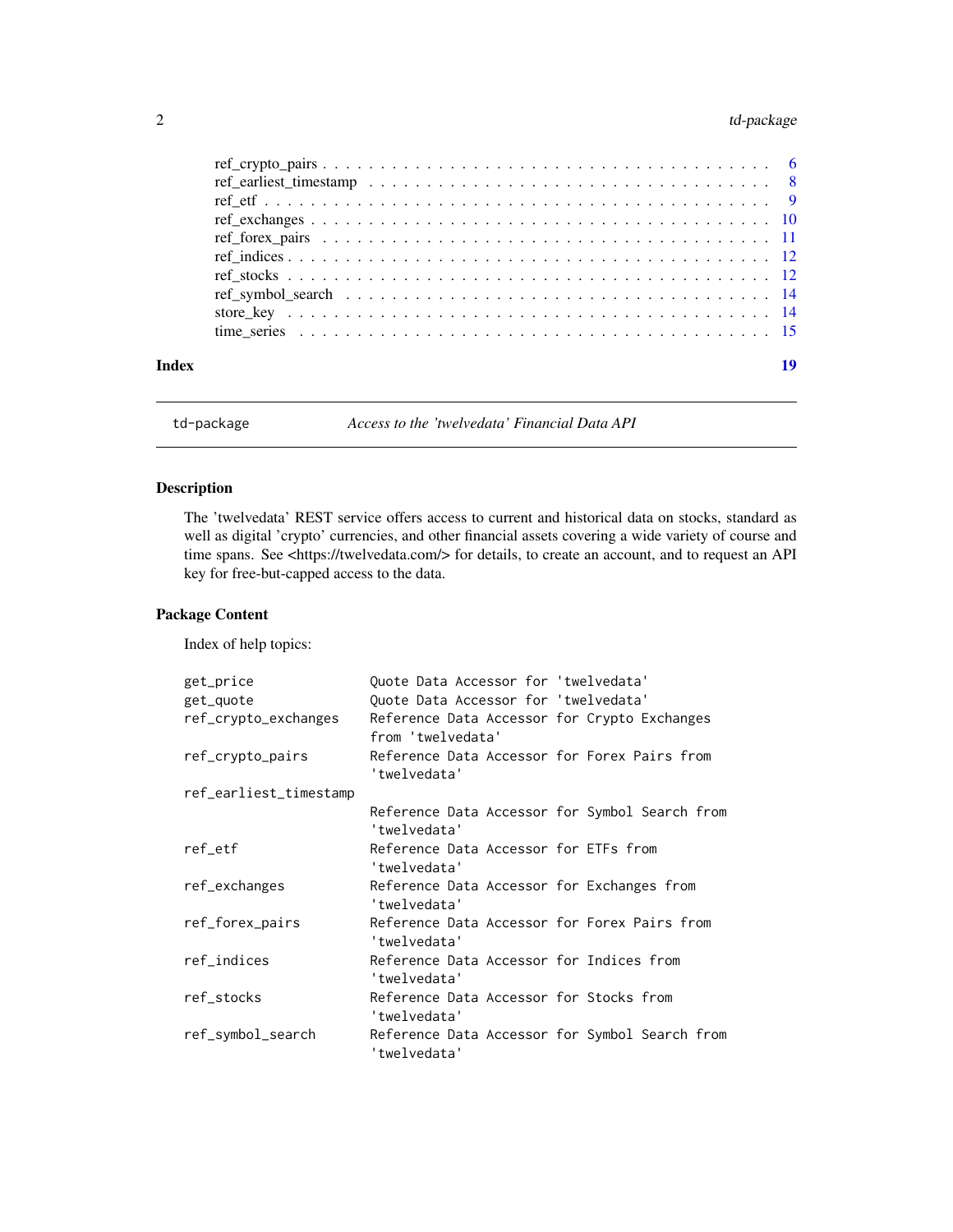#### <span id="page-2-0"></span>get\_price 3

| store_kev   | Store API key                                 |
|-------------|-----------------------------------------------|
| td-package  | Access to the 'twelvedata' Financial Data API |
| time series | Time Series Data Accessor for 'twelvedata'    |

#### Maintainer

Dirk Eddelbuettel <edd@debian.org>

# Author(s)

Dirk Eddelbuettel and Kenneth Rose

# get\_price *Quote Data Accessor for 'twelvedata'*

# Description

Retrieve Securities Real-Time Price Data from 'twelvedata'

# Usage

```
get_price(
  sym,
  as = c("data-frame", "raw"),exchange = "",
  country = ",
  type = c(NA_character_, "Stock", "Index", "ETF", "REIT"),
 dp = 5,
  apikey
)
```
# Arguments

| sym      | (character) A (single or vector) symbol understood by the backend as a stock<br>symbol, foreign exchange pair, or more. See the 'twelvedata' documentation<br>for details on what is covered. In the case of a vector of arguments a vector or<br>prices is returned. |
|----------|-----------------------------------------------------------------------------------------------------------------------------------------------------------------------------------------------------------------------------------------------------------------------|
| as       | (optional, character) A selector for the desired output format: one of "data.frame"<br>(the default) or or "raw".                                                                                                                                                     |
| exchange | (optional, character) A selection of the exchange for which data for "sym" is<br>requested, default value is unset.                                                                                                                                                   |
| country  | (optional, character) A selection of the country exchange for which data for<br>"sym" is requested, default value is unset.                                                                                                                                           |
| type     | (optional, character) A valid security type selection, if set it must be one of<br>"Stock" (the default), "Index", "ETF" or "REIT". Default is unset via the NA<br>character value. This field may require the premium subscription.                                  |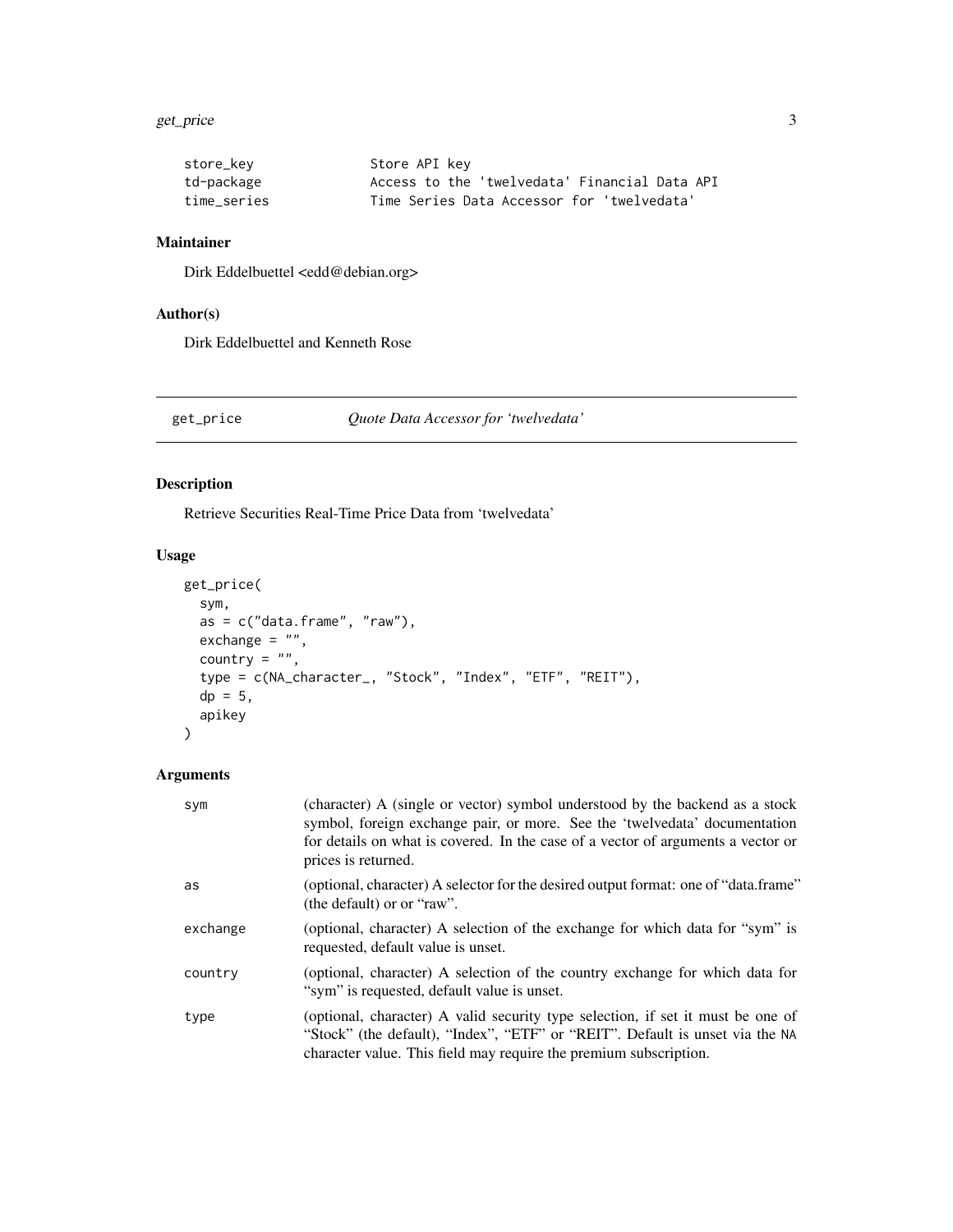<span id="page-3-0"></span>

| dp     | (optional, numeric) The number of decimal places returned on floating point<br>numbers. The value can be between 0 and 11, with a default value of 5.                                                                                                                             |
|--------|-----------------------------------------------------------------------------------------------------------------------------------------------------------------------------------------------------------------------------------------------------------------------------------|
| apikev | (optional character) An API key override, if missing a value cached from pack-<br>age startup is used. The startup looks for either a file in the per-package con-<br>fig directory provided by tools:: R_user_dir (for R 4.0.0 or later), or the<br>TWELVEDATA API KEY variable. |

# Details

This is lightweight accessor which also returns the price. See get\_quote() for a richer return set. The function has been named get\_price() to be consistent with the get\_quote() function.

# Value

The requested data is returned.

#### Author(s)

Dirk Eddelbuettel

# See Also

<https://twelvedata.com/docs>

get\_quote *Quote Data Accessor for 'twelvedata'*

# Description

Retrieve Securities Quotes Data from 'twelvedata'

#### Usage

```
get_quote(
  sym,
 interval = c("1min", "5min", "15min", "30min", "45min", "1h", "2h", "4h", "1day",
    "1week", "1month"),
  as = c("data-frame", "raw"),exchange = ",
 country = ",
  volume_time_period = 9,
  type = c(NA_character_, "Stock", "Index", "ETF", "REIT"),
  dp = 5.
  timezone = NA_character_,
  apikey
)
```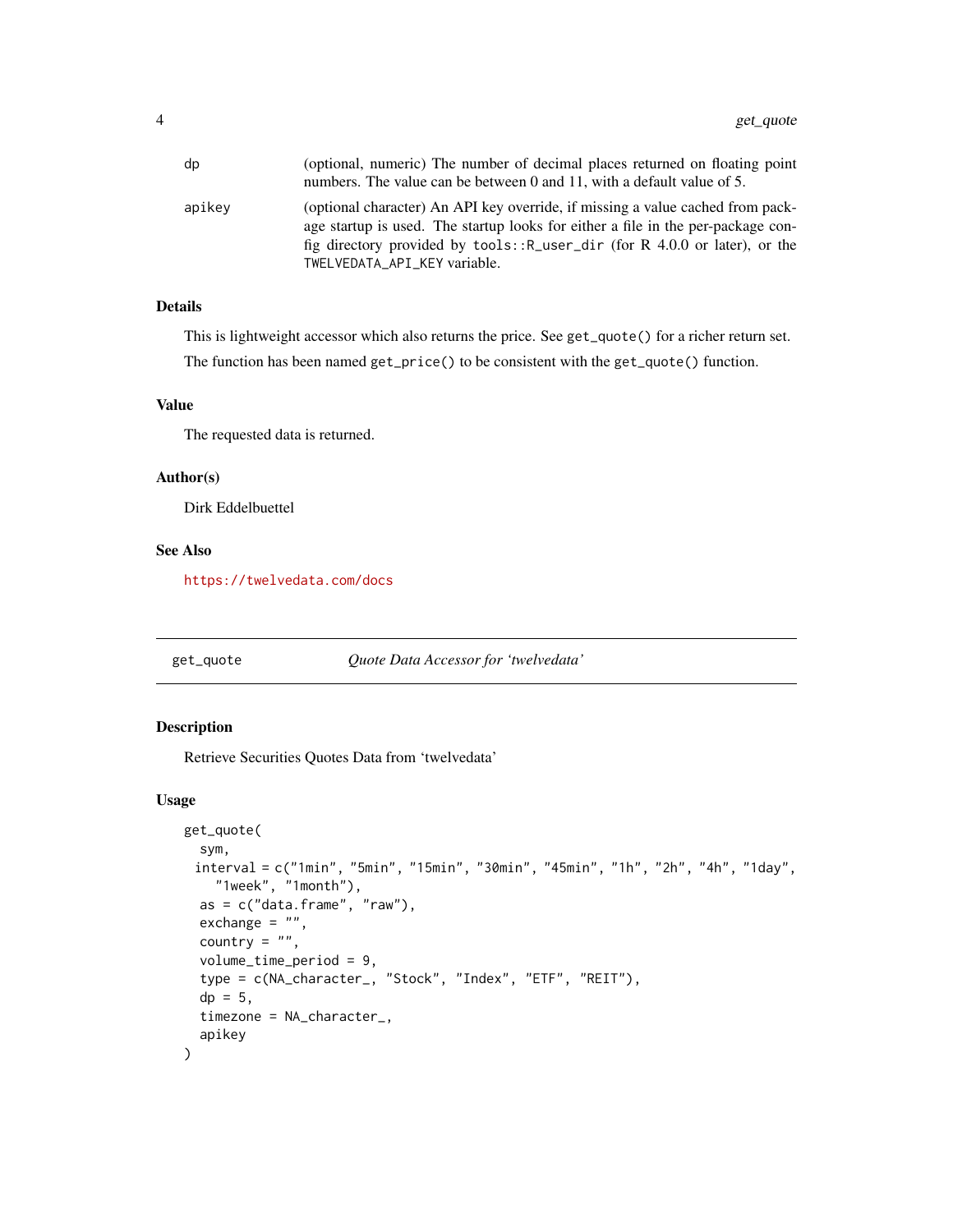#### get\_quote 5

# Arguments

| sym                | (character) A (single or vector) symbol understood by the backend as a stock<br>symbol, foreign exchange pair, or more. See the 'twelvedata' documentation<br>for details on what is covered.                                                                                                                                                                                   |
|--------------------|---------------------------------------------------------------------------------------------------------------------------------------------------------------------------------------------------------------------------------------------------------------------------------------------------------------------------------------------------------------------------------|
| interval           | (character) A valid interval designator ranging form "1min" to "1month". Cur-<br>rently supported are 1, 5, 15, 30 and 45 minutes, 1, 2, 4 hours (using suffix 'h',<br>as well as "1day", "1week" and "1month".                                                                                                                                                                 |
| as                 | (optional, character) A selector for the desired output format: one of "data.frame"<br>(the default) or or "raw".                                                                                                                                                                                                                                                               |
| exchange           | (optional, character) A selection of the exchange for which data for "sym" is<br>requested, default value is unset.                                                                                                                                                                                                                                                             |
| country            | (optional, character) A selection of the country exchange for which data for<br>"sym" is requested, default value is unset.                                                                                                                                                                                                                                                     |
| volume_time_period |                                                                                                                                                                                                                                                                                                                                                                                 |
|                    | (optional, numeric) The number of days to use when computing average volume,<br>default is 9.                                                                                                                                                                                                                                                                                   |
| type               | (optional, character) A valid security type selection, if set it must be one of<br>"Stock" (the default), "Index", "ETF" or "REIT". Default is unset via the NA<br>character value. This field may require the premium subscription.                                                                                                                                            |
| dp                 | (optional, numeric) The number of decimal places returned on floating point<br>numbers. The value can be between 0 and 11, with a default value of 5.                                                                                                                                                                                                                           |
| timezone           | (optional, character) The timezone of the returned time stamp. This parameter<br>is optional. Possible values are "Exchange" (the default) to return the exchange-<br>supplied value, "UTC" to use UTC, or a value IANA timezone name such<br>as "America/New_York" (see link{0lsonNames} to see the values R knows).<br>Note that the IANA timezone values are case-sensitive. |
| apikey             | (optional character) An API key override, if missing a value cached from pack-<br>age startup is used. The startup looks for either a file in the per-package con-<br>fig directory provided by tools:: R_user_dir (for R 4.0.0 or later), or the<br>TWELVEDATA_API_KEY variable.                                                                                               |

# Details

The function has been named get\_quote() to not clash with the base R function quote.

# Value

The requested data is returned as a data. frame object with as many rows as there were symbols in the request.

# Author(s)

Dirk Eddelbuettel

# See Also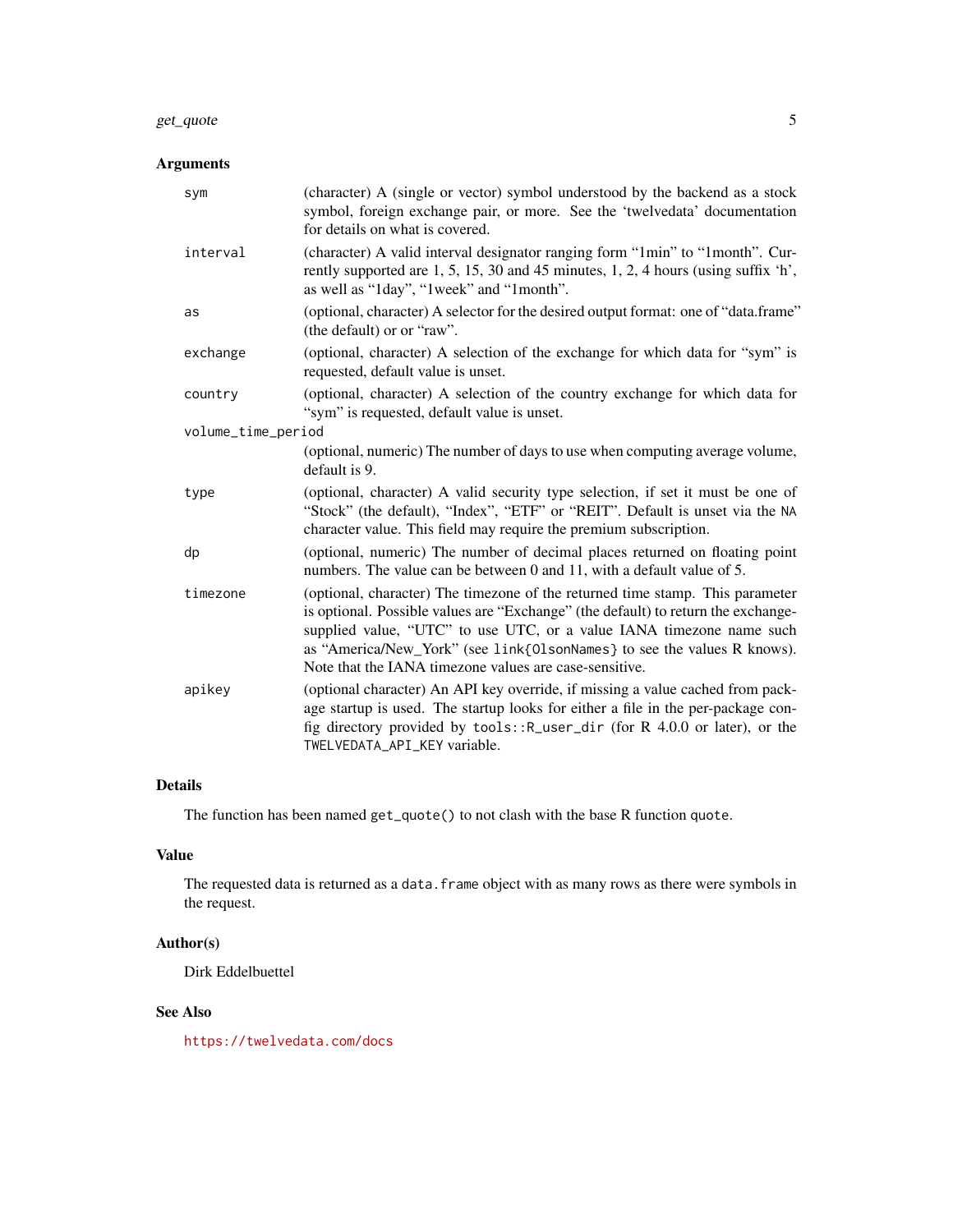<span id="page-5-0"></span>ref\_crypto\_exchanges *Reference Data Accessor for Crypto Exchanges from 'twelvedata'*

# Description

Retrieve Reference Data for Crypto Exchanges from 'twelvedata'

#### Usage

ref\_crypto\_exchanges(as = c("data.frame", "raw"), apikey)

# Arguments

| as     | (optional, character) A selector for the desired output format: one of "data.frame"<br>(the default) or or "raw".                                                                                                                                                                   |
|--------|-------------------------------------------------------------------------------------------------------------------------------------------------------------------------------------------------------------------------------------------------------------------------------------|
| apikey | (optional character) An API key override, if missing a value cached from pack-<br>age startup is used. The startup looks for either a file in the per-package con-<br>fig directory provided by $tools::R_user\_dir$ (for R 4.0.0 or later), or the<br>TWELVEDATA API KEY variable. |

#### Details

ref\_crypto\_exchanges.

#### Value

The requested data is returned as a data.frame object.

# See Also

<https://twelvedata.com/docs>

ref\_crypto\_pairs *Reference Data Accessor for Forex Pairs from 'twelvedata'*

# Description

Retrieve Reference Data for Cryptocurrency Pairs from 'twelvedata'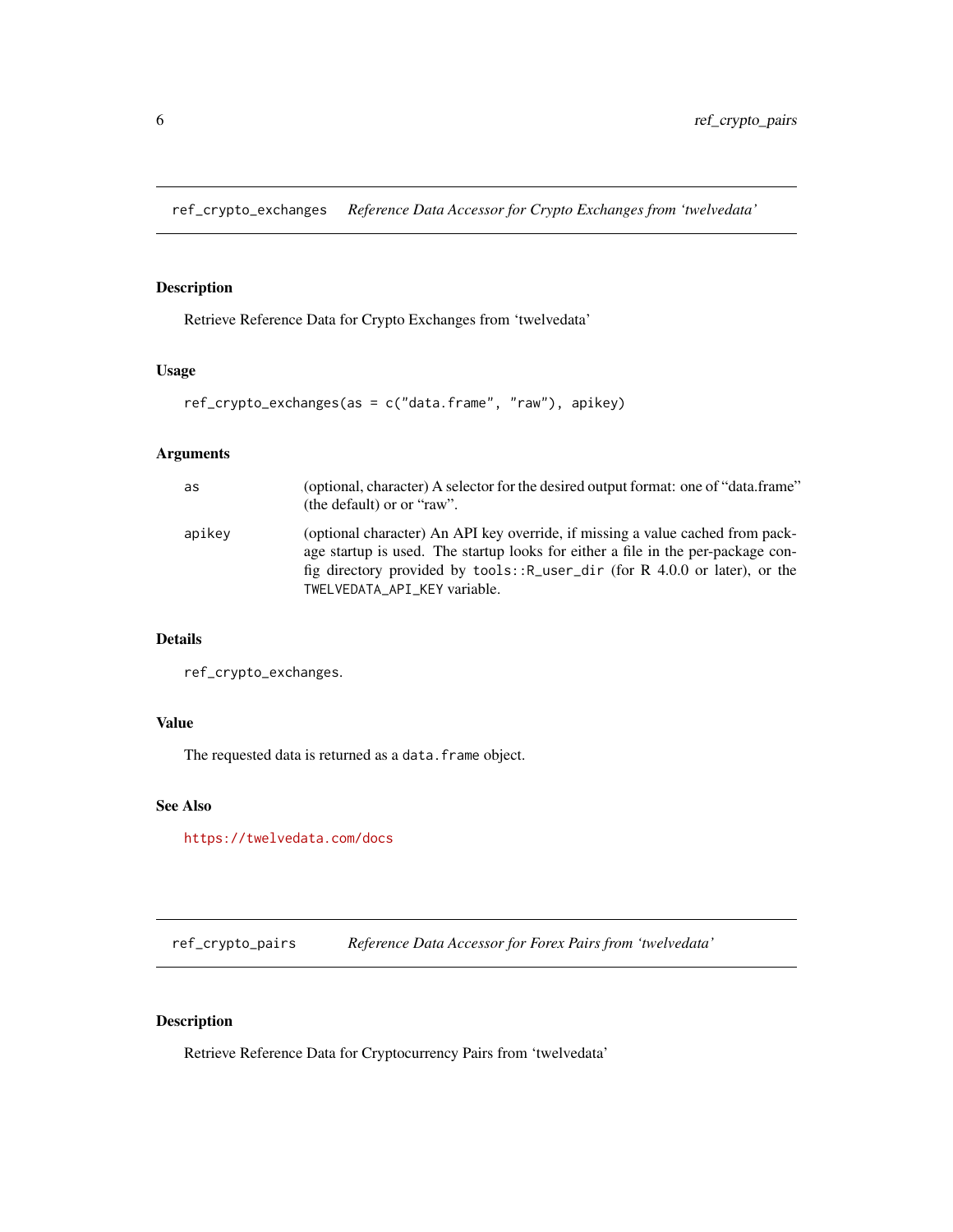# ref\_crypto\_pairs 7

# Usage

```
ref_crypto_pairs(
  sym = ",
  as = c("data-frame", "raw"),exchange = ",
  currency_base = "",
  currency_quote = \frac{m}{n},
  flatten_exchanges = TRUE,
  apikey
\mathcal{L}
```
# Arguments

| sym               | (optional, character) A (single or vector) Crypto currency pairs with $slash()$<br>delimiter.                                                                                                                                                                                          |
|-------------------|----------------------------------------------------------------------------------------------------------------------------------------------------------------------------------------------------------------------------------------------------------------------------------------|
| as                | (optional, character) A selector for the desired output format: one of "data.frame"<br>(the default) or or "raw".                                                                                                                                                                      |
| exchange          | (optional, character) Exchange where crypto is traded. Default value is unset.                                                                                                                                                                                                         |
| currency_base     | (optional, character) Base currency name. Default value is unset.                                                                                                                                                                                                                      |
|                   | currency_quote (optional, character) Quote currency name. Default value is unset.                                                                                                                                                                                                      |
| flatten_exchanges |                                                                                                                                                                                                                                                                                        |
|                   | (bool) Flatten the "data.frame".                                                                                                                                                                                                                                                       |
| apikev            | (optional character) An API key override, if missing a value cached from pack-<br>age startup is used. The startup looks for either a file in the per-package con-<br>fig directory provided by $tools$ : $R_$ user_dir (for R 4.0.0 or later), or the<br>TWELVEDATA_API_KEY variable. |

# Details

ref\_crypto\_pairs.

# Value

The requested data is returned as a data.frame object.

# See Also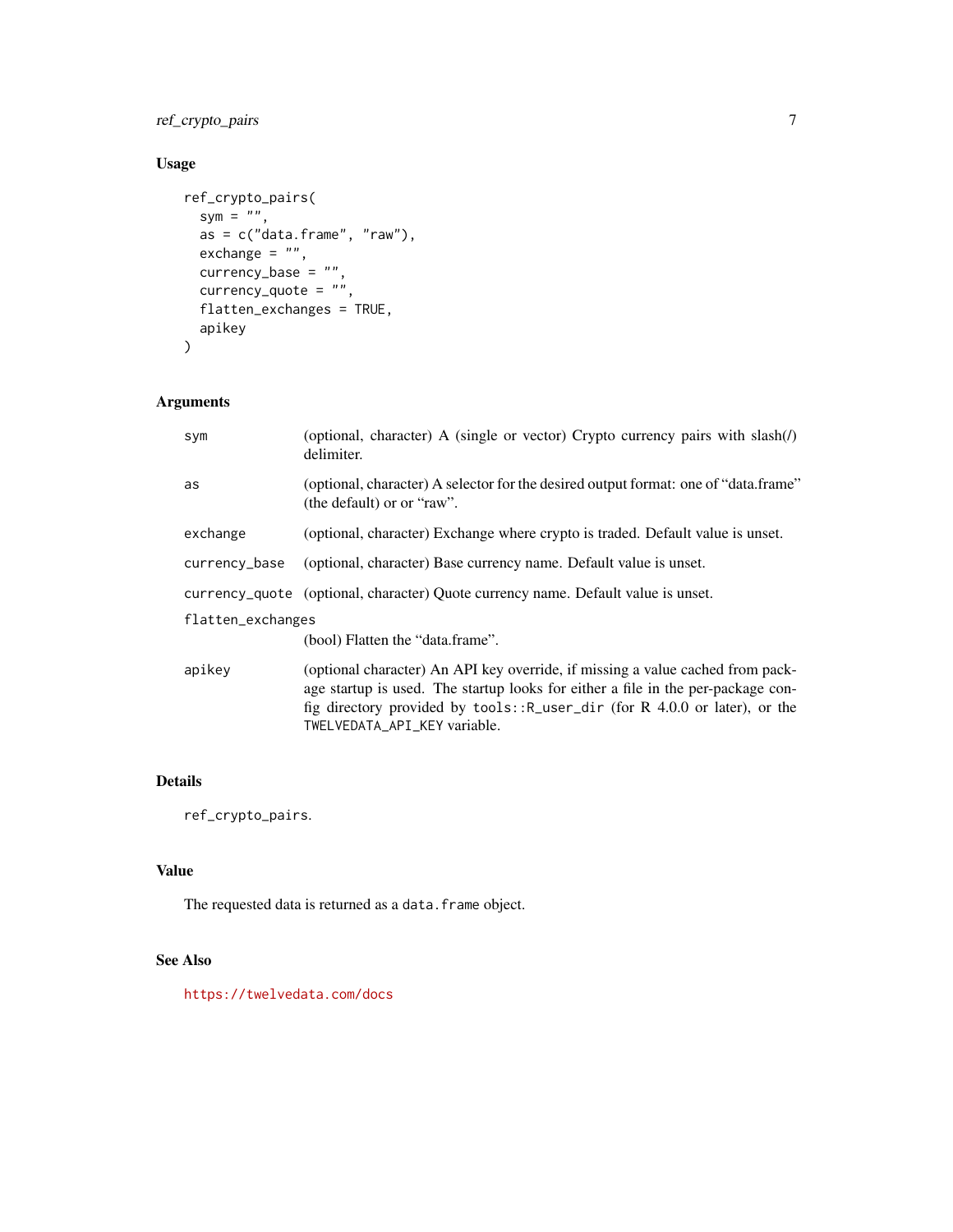```
ref_earliest_timestamp
```
*Reference Data Accessor for Symbol Search from 'twelvedata'*

# Description

Retrieve Reference Data for Symbol Search from 'twelvedata'

#### Usage

```
ref_earliest_timestamp(
 sym,
 interval = c("1min", "5min", "15min", "30min", "45min", "1h", "2h", "4h", "1day",
    "1week", "1month"),
 as = c("data-frame", "raw"),exchange = "",
 timezone = NA_character_,
 apikey
)
```
# Arguments

| sym      | (character) A (single or vector) symbol understood by the backend as a stock<br>symbol, foreign exchange pair, or more. See the 'twelvedata' documentation<br>for details on what is covered. In the case of a vector of arguments a list is<br>returned.                                                                                                                                                                                                                                                                                             |
|----------|-------------------------------------------------------------------------------------------------------------------------------------------------------------------------------------------------------------------------------------------------------------------------------------------------------------------------------------------------------------------------------------------------------------------------------------------------------------------------------------------------------------------------------------------------------|
| interval | (character) A valid interval designator ranging form "1min" to "1month". Cur-<br>rently supported are 1, 5, 15, 30 and 45 minutes, 1, 2, 4 hours (using suffix 'h',<br>as well as "1day", "1week" and "1month".                                                                                                                                                                                                                                                                                                                                       |
| as       | (optional, character) A selector for the desired output format: one of "data.frame"<br>(the default) or or "raw".                                                                                                                                                                                                                                                                                                                                                                                                                                     |
| exchange | (optional, character) A selection of the exchange for which data for "sym" is<br>requested, default value is unset.                                                                                                                                                                                                                                                                                                                                                                                                                                   |
| timezone | (optional, character) The timezone of the returned time stamp. This parameter<br>is optional. Possible values are "Exchange" (the default) to return the exchange-<br>supplied value, "UTC" to use UTC, or a value IANA timezone name such<br>as "America/New_York" (see link{0lsonNames} to see the values R knows).<br>Note that the IANA timezone values are case-sensitive. Note that intra-day data<br>is converted to an R date time object (the standard POSIXct type) using the ex-<br>change timestamp in the returned metadata, if present. |
| apikey   | (optional character) An API key override, if missing a value cached from pack-<br>age startup is used. The startup looks for either a file in the per-package con-<br>fig directory provided by tools:: R_user_dir (for R 4.0.0 or later), or the<br>TWELVEDATA_API_KEY variable.                                                                                                                                                                                                                                                                     |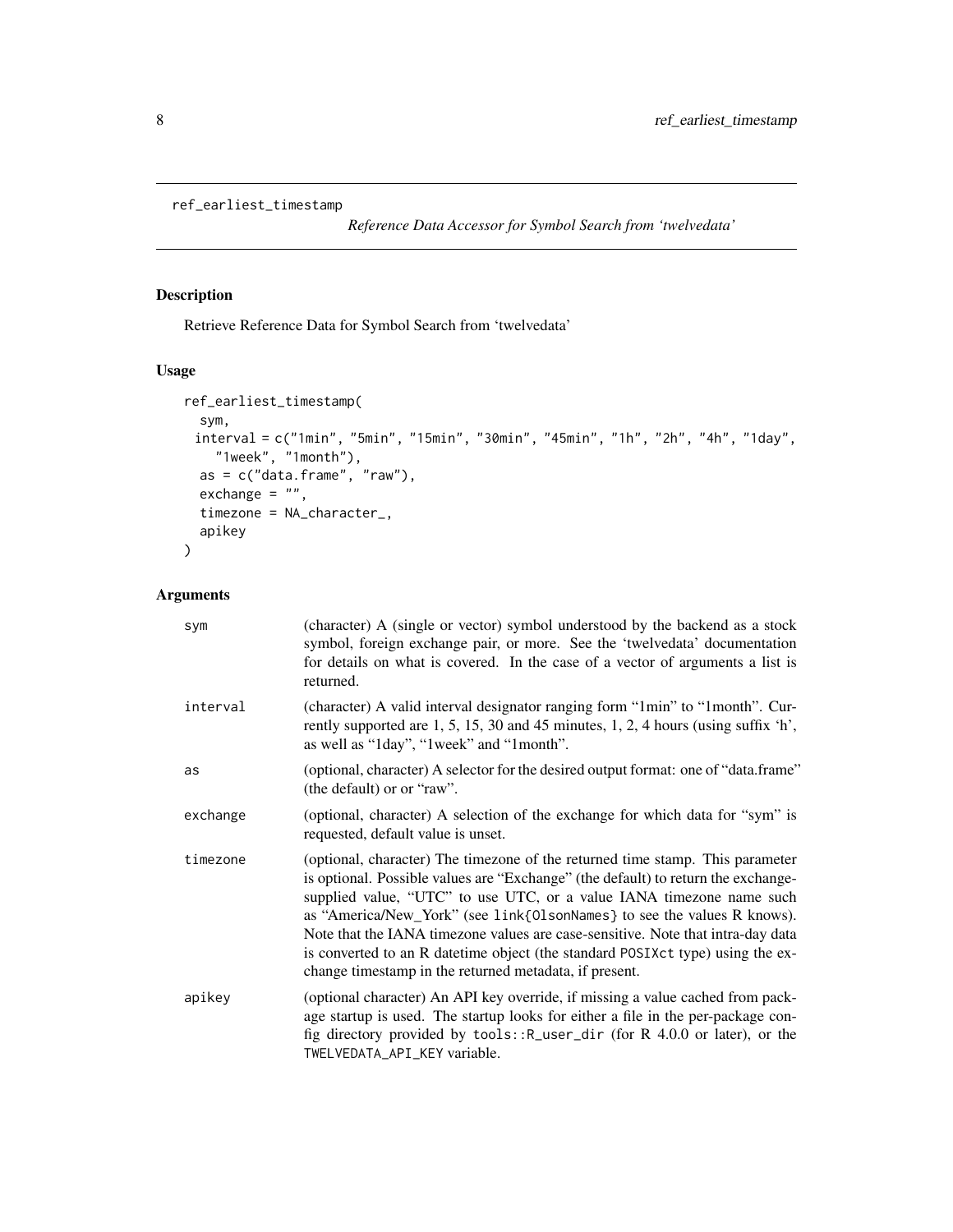<span id="page-8-0"></span>ref\_etf 9

# Details

ref\_earliest\_timestamp.

#### Value

The requested data is returned as a data. frame object.

#### See Also

<https://twelvedata.com/docs>

ref\_etf *Reference Data Accessor for ETFs from 'twelvedata'*

# Description

Retrieve Reference Data for ETFs from 'twelvedata'

## Usage

 $ref\_etf(sym = "", as = c("data-frame", "raw"), apikey)$ 

# Arguments

| sym    | (optional, character) A (single or vector) symbol for ETFs. Defaults to unset.                                                                                                                                                                                                      |
|--------|-------------------------------------------------------------------------------------------------------------------------------------------------------------------------------------------------------------------------------------------------------------------------------------|
| as     | (optional, character) A selector for the desired output format: one of "data.frame"<br>(the default) or or "raw".                                                                                                                                                                   |
| apikey | (optional character) An API key override, if missing a value cached from pack-<br>age startup is used. The startup looks for either a file in the per-package con-<br>fig directory provided by $tools::R_user\_dir$ (for R 4.0.0 or later), or the<br>TWELVEDATA_API_KEY variable. |

#### Details

ref\_etf.

# Value

The requested data is returned as a data.frame object.

#### See Also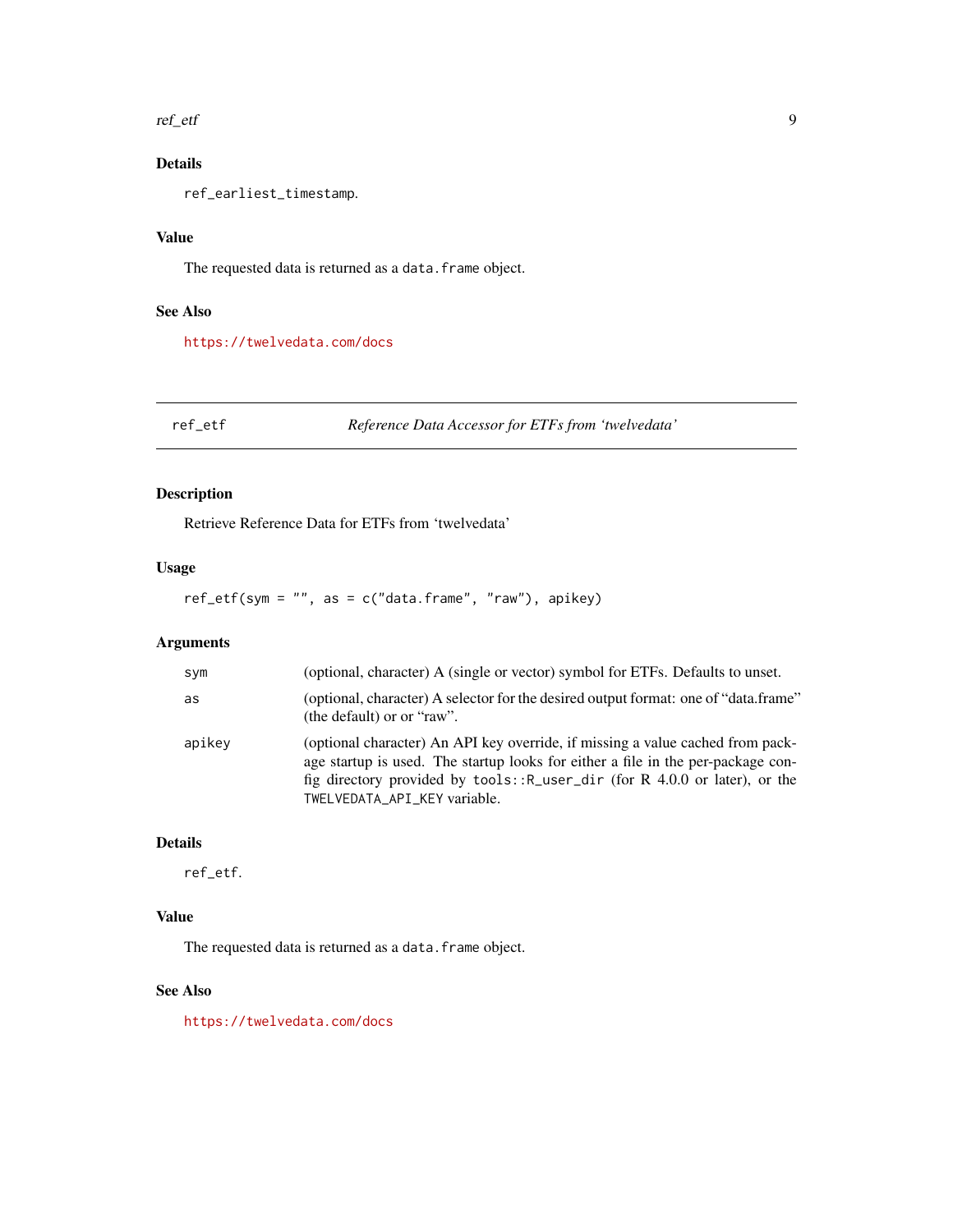<span id="page-9-0"></span>

Retrieve Reference Data for Exchanges from 'twelvedata'

### Usage

```
ref_exchanges(
  type = c("stock", "etf", "index"),
  as = c("data-frame", "raw"),name = ",
 code = "",country = ",
  apikey
\mathcal{L}
```
# Arguments

| type    | (character) A (single) type for exchange for "stock", "etf" or "index". Defaults<br>to "stock".                                                                                                                                                                                   |
|---------|-----------------------------------------------------------------------------------------------------------------------------------------------------------------------------------------------------------------------------------------------------------------------------------|
| as      | (optional, character) A selector for the desired output format: one of "data.frame"<br>(the default) or or "raw".                                                                                                                                                                 |
| name    | (optional, character) Filter by exchange. Default is unset.                                                                                                                                                                                                                       |
| code    | (optional, character) Filter by exchange mic code. default is unset.                                                                                                                                                                                                              |
| country | (optional, character) Filter by country name or alpha code. Default is unset.                                                                                                                                                                                                     |
| apikey  | (optional character) An API key override, if missing a value cached from pack-<br>age startup is used. The startup looks for either a file in the per-package con-<br>fig directory provided by tools:: R_user_dir (for R 4.0.0 or later), or the<br>TWELVEDATA_API_KEY variable. |

#### Details

ref\_exchanges.

# Value

The requested data is returned as a data. frame object.

# See Also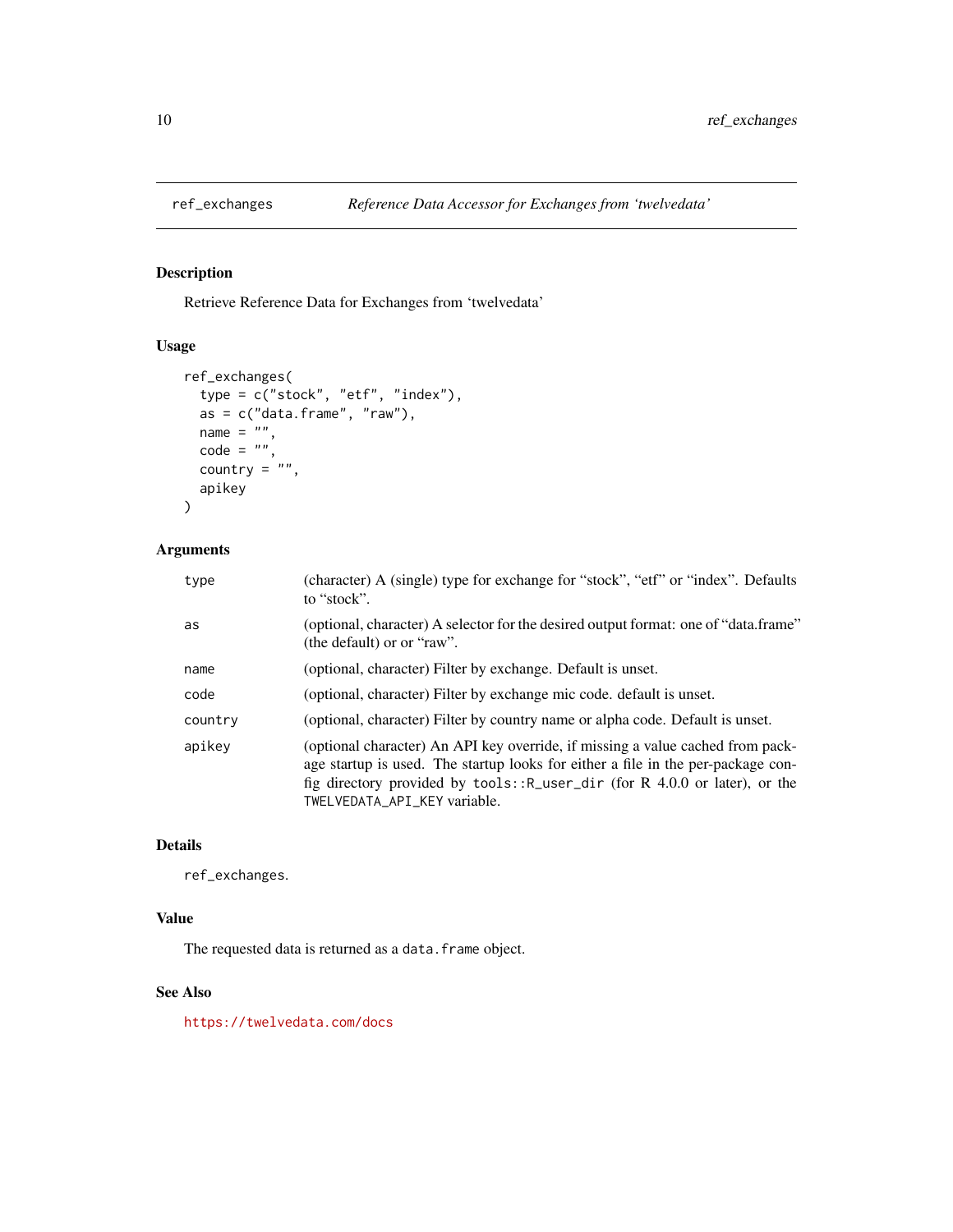<span id="page-10-0"></span>

Retrieve Reference Data for Forex Pairs from 'twelvedata'

# Usage

```
ref_forex_pairs(
 sym = ",
 as = c("data-frame", "raw"),currency_base = ",
 currency_quote = "",apikey
)
```
# Arguments

| sym           | (optional, character) A (single or vector) currency pair according to ISO 4217<br>standard codes with slash(/) delimiter.                                                                                                                                                           |
|---------------|-------------------------------------------------------------------------------------------------------------------------------------------------------------------------------------------------------------------------------------------------------------------------------------|
| as            | (optional, character) A selector for the desired output format: one of "data.frame"<br>(the default) or or "raw".                                                                                                                                                                   |
| currency_base | (optional, character) Base currency name. Default value is unset.                                                                                                                                                                                                                   |
|               | currency_quote (optional, character) Quote currency name. Default value is unset.                                                                                                                                                                                                   |
| apikev        | (optional character) An API key override, if missing a value cached from pack-<br>age startup is used. The startup looks for either a file in the per-package con-<br>fig directory provided by $tools::R_user\_dir$ (for R 4.0.0 or later), or the<br>TWELVEDATA_API_KEY variable. |

# Details

ref\_forex\_pairs.

# Value

The requested data is returned as a data.frame object.

#### See Also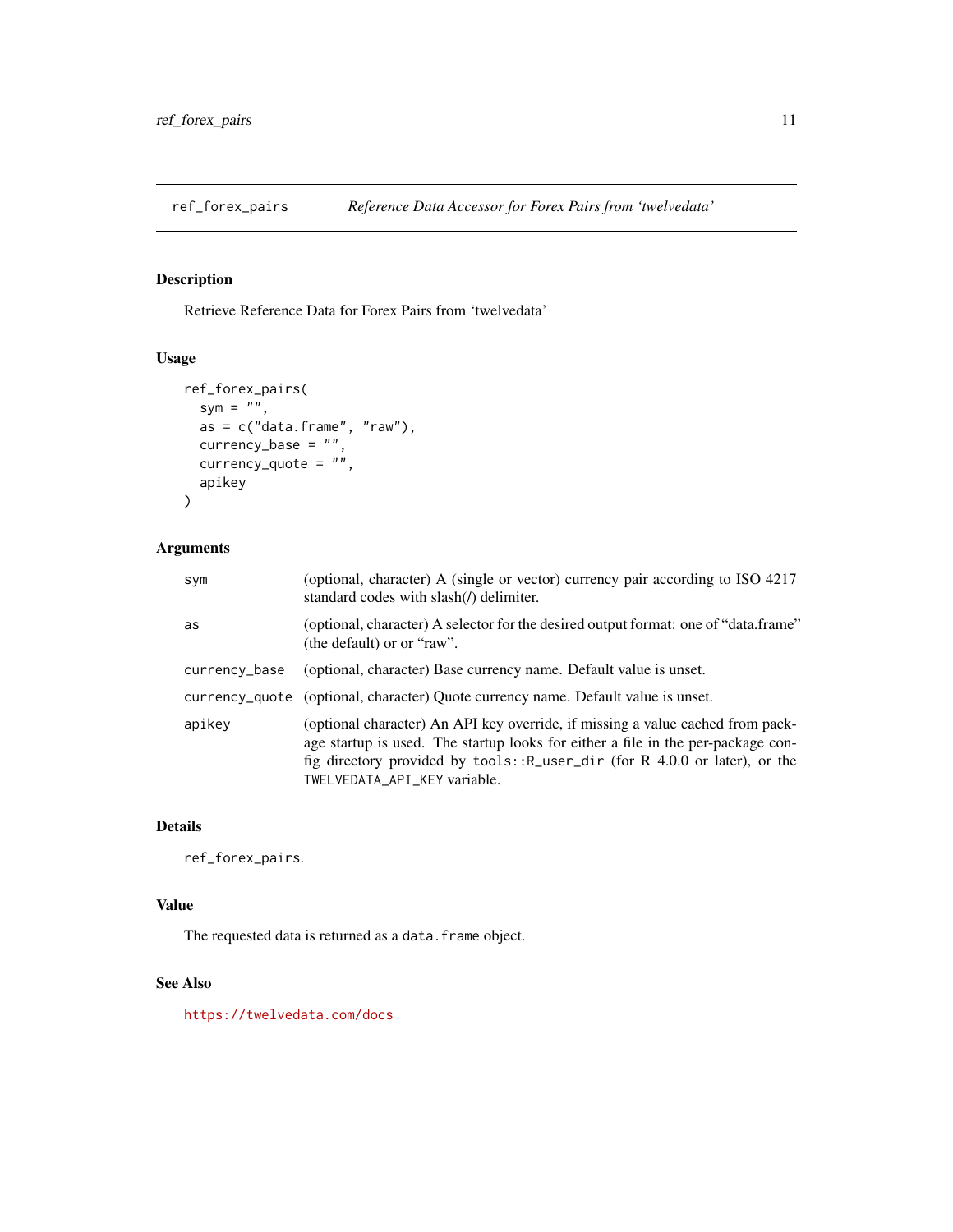<span id="page-11-0"></span>

Retrieve Reference Data for Indices from 'twelvedata'

# Usage

ref\_indices(sym = "", as = c("data.frame", "raw"), country = "", apikey)

# Arguments

| sym     | (optional, character) A (single or vector) symbol for Indices. Defaults to unset.                                                                                                                                                                                                   |
|---------|-------------------------------------------------------------------------------------------------------------------------------------------------------------------------------------------------------------------------------------------------------------------------------------|
| as      | (optional, character) A selector for the desired output format: one of "data.frame"<br>(the default) or or "raw".                                                                                                                                                                   |
| country | (optional, character) An alpha code or country name. Defaults to unset.                                                                                                                                                                                                             |
| apikey  | (optional character) An API key override, if missing a value cached from pack-<br>age startup is used. The startup looks for either a file in the per-package con-<br>fig directory provided by $tools::R_user\_dir$ (for R 4.0.0 or later), or the<br>TWELVEDATA_API_KEY variable. |

# Details

ref\_indices.

# Value

The requested data is returned as a data. frame object.

#### See Also

<https://twelvedata.com/docs>

ref\_stocks *Reference Data Accessor for Stocks from 'twelvedata'*

## Description

Retrieve Reference Data for Stocks from 'twelvedata'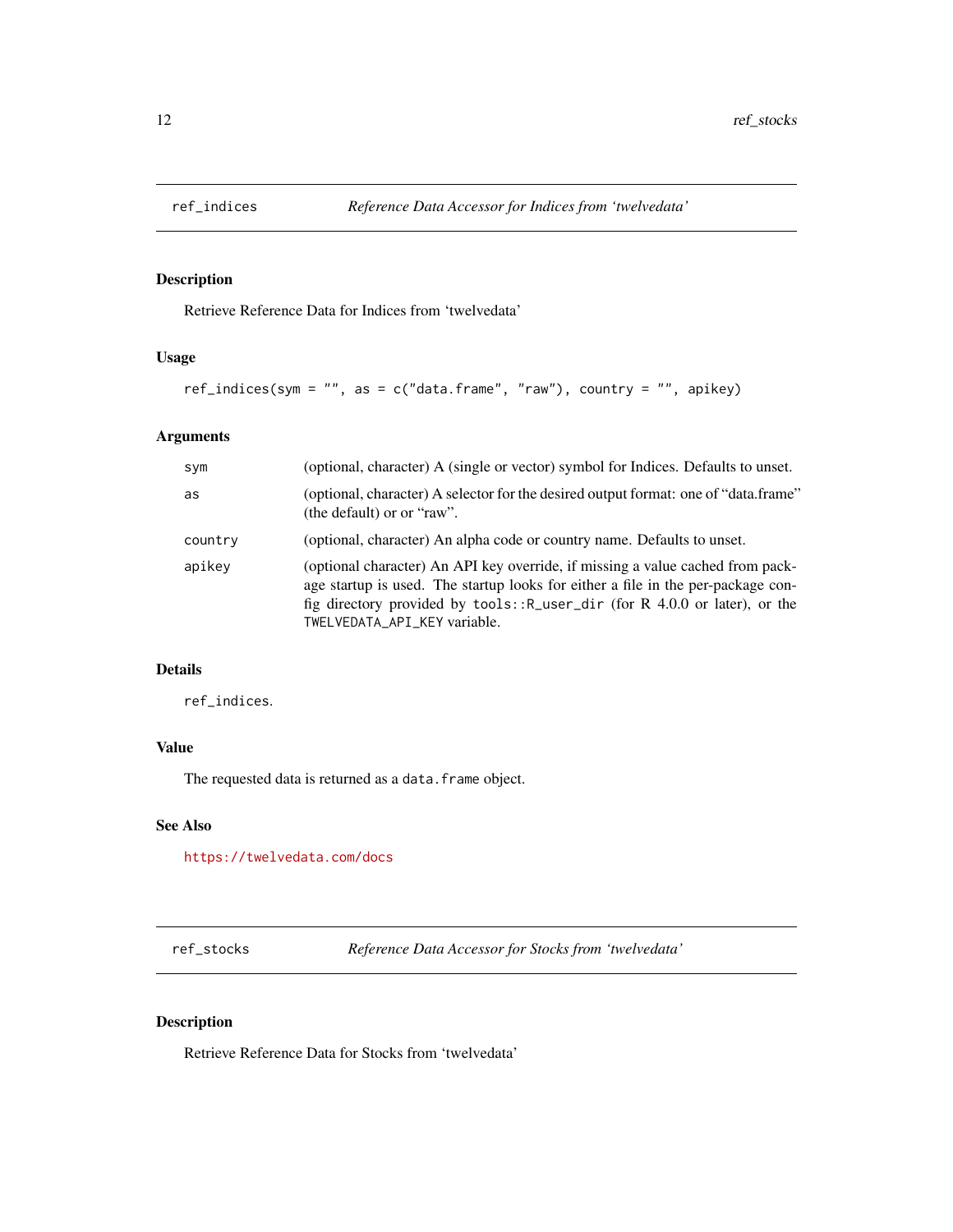# ref\_stocks 13

# Usage

```
ref_stocks(
 sym = ",
  as = c("data-frame", "raw"),exchange = ",
  country = ",
  type = c(NA_character_, "EQUITY", "Common", "Common Stock",
  "American Depositary Receipt", "Real Estate Investment Trust (REIT)", "Unit", "GDR",
   "Closed-end Fund", "ETF", "Depositary Receipt", "Preferred Stock",
  "Limited Partnership", "OTHER_SECURITY_TYPE", "Warrant", "STRUCTURED_PRODUCT",
    "Exchange-traded Note", "Right", "FUND", "Trust", "Index",
    "Unit Of Beneficial Interest", "MUTUALFUND", "New York Registered Shares"),
 apikey
)
```
#### Arguments

| sym      | (optional, character) A (single or vector) symbol understood by the backend as<br>a stock symbol, foreign exchange pair, or more. See the 'twelvedata' documen-<br>tation for details on what is covered.                                                                              |
|----------|----------------------------------------------------------------------------------------------------------------------------------------------------------------------------------------------------------------------------------------------------------------------------------------|
| as       | (optional, character) A selector for the desired output format: one of "data.frame"<br>(the default) or or "raw".                                                                                                                                                                      |
| exchange | (optional, character) A selection of the exchange. Default value is unset.                                                                                                                                                                                                             |
| country  | (optional, character) A selection of the country exchanges. Default value is<br>unset.                                                                                                                                                                                                 |
| type     | (optional, character) A valid security type selection, if set it must be one of<br>formals(ref_stock)\$type, with NA as default.                                                                                                                                                       |
| apikey   | (optional character) An API key override, if missing a value cached from pack-<br>age startup is used. The startup looks for either a file in the per-package con-<br>fig directory provided by $tools$ : $R_$ user_dir (for R 4.0.0 or later), or the<br>TWELVEDATA_API_KEY variable. |

### Details

ref\_stocks.

# Value

The requested data is returned as a data.frame object.

## See Also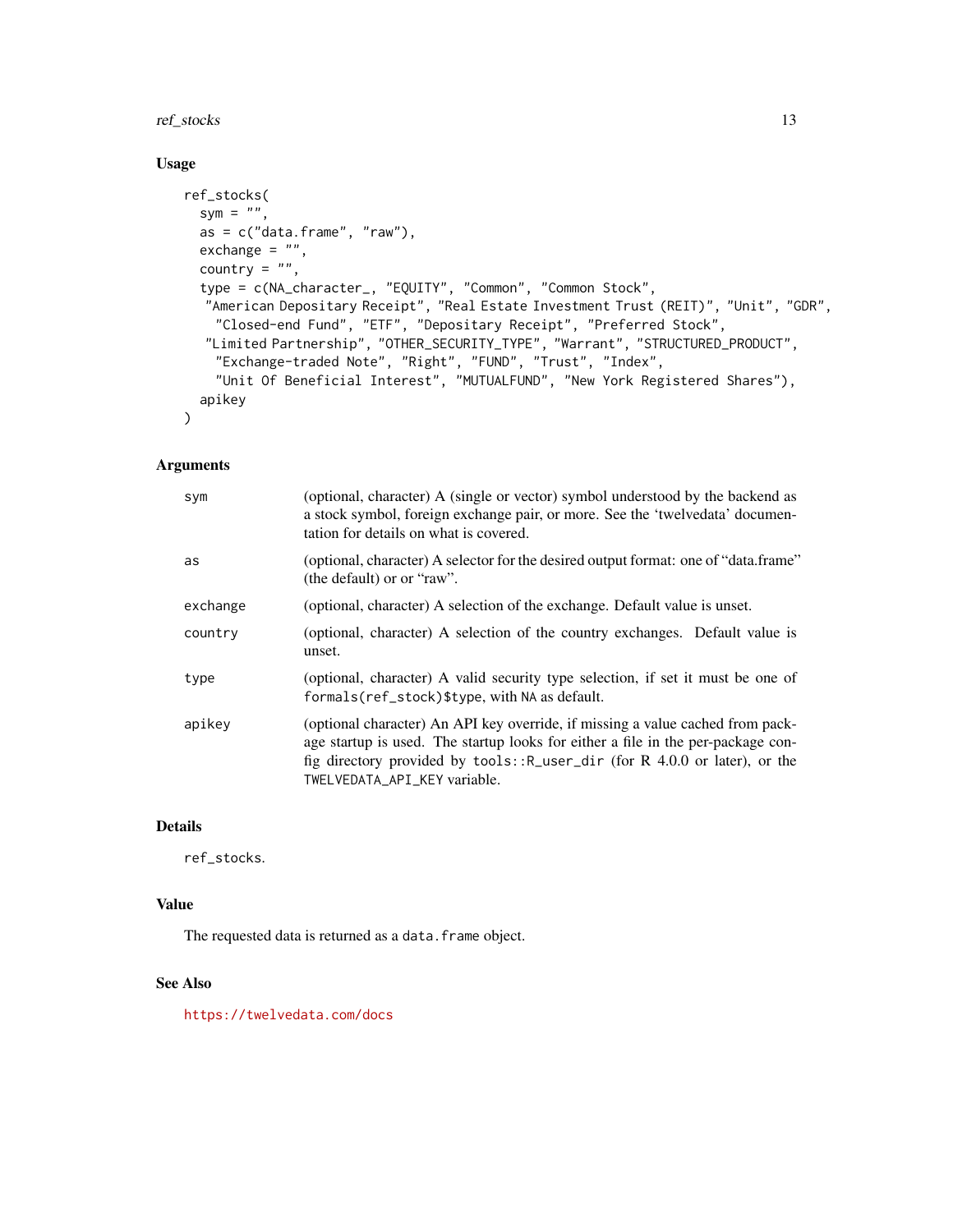<span id="page-13-0"></span>

Retrieve Reference Data for Symbol Search from 'twelvedata'

# Usage

```
ref_symbol_search(sym, as = c("data.frame", "raw"), output_size = 30, apikey)
```
# Arguments

| sym         | (required, character) Symbol to search for.                                                                                                                                                                                                                                       |
|-------------|-----------------------------------------------------------------------------------------------------------------------------------------------------------------------------------------------------------------------------------------------------------------------------------|
| as          | (optional, character) A selector for the desired output format: one of "data.frame"<br>(the default) or or "raw".                                                                                                                                                                 |
| output_size | (required, character) Defaults to 30. Max is 120.                                                                                                                                                                                                                                 |
| apikey      | (optional character) An API key override, if missing a value cached from pack-<br>age startup is used. The startup looks for either a file in the per-package con-<br>fig directory provided by tools:: R_user_dir (for R 4.0.0 or later), or the<br>TWELVEDATA_API_KEY variable. |

# Details

ref\_symbol\_search.

# Value

The requested data is returned as a data. frame object.

# See Also

<https://twelvedata.com/docs>

store\_key *Store API key*

# Description

Store the 'twelvedata' API key

# Usage

store\_key(apikey)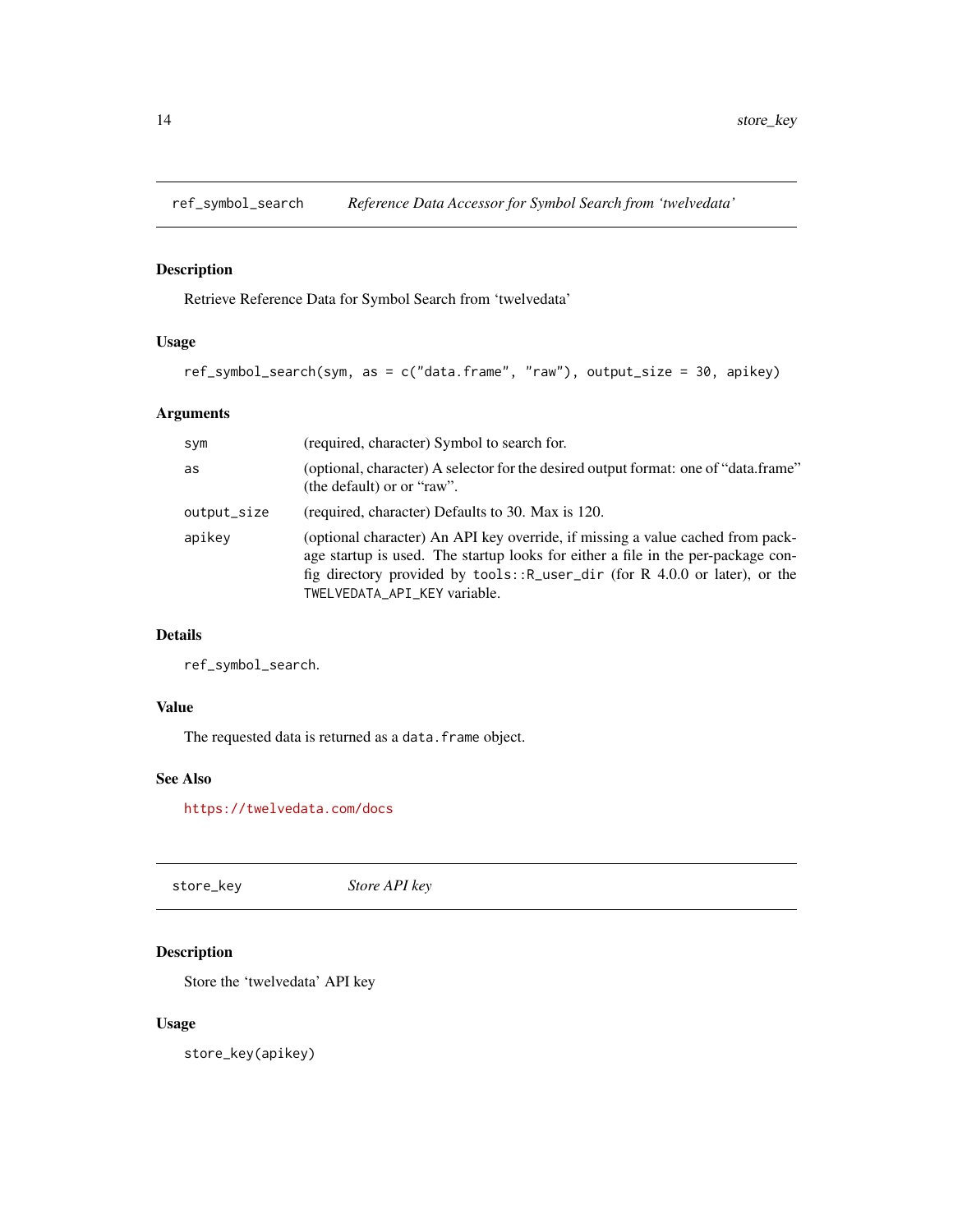#### <span id="page-14-0"></span>time\_series 15

#### Arguments

apikey A character variable with the API key

#### Details

An API key is required to access the functionality offered by the 'twelvedata'. This function can store a copy in a per-user configuration file. It relies on a the base R function R\_user\_dir which offers a per-user configuration directory for the package. No file or directory permissions are set explicitly or changed. As an alternative the key can also be set in the environment variable TWELVEDATA\_API\_KEY but doing so is the responsibility of the user.

#### Value

TRUE is return invisibly but the function is invoked for the side effect of storing the API key.

#### Note

This function requires R version 4.0.0 or later to utilise the per-user config directory accessor function. For older R versions, please use the alternate approach of storying the API in the environment variable TWELVEDATA\_API\_KEY.

#### Author(s)

Dirk Eddelbuettel

time\_series *Time Series Data Accessor for 'twelvedata'*

#### **Description**

Retrieve Time Series Data from 'twelvedata'

#### Usage

```
time_series(
  sym,
 interval = c("1min", "5min", "15min", "30min", "45min", "1h", "2h", "4h", "1day",
    "1week", "1month"),
  as = c("data-frame", "xts", "raw"),exchange = "",
  country = ".
  type = c(NA_character_, "Stock", "Index", "ETF", "REIT"),
  outputsize = NA_character_,
  dp = 5,
  order = c("ASC", "DESC"),timezone = NA_character_,
  start_date = NA_character_,
```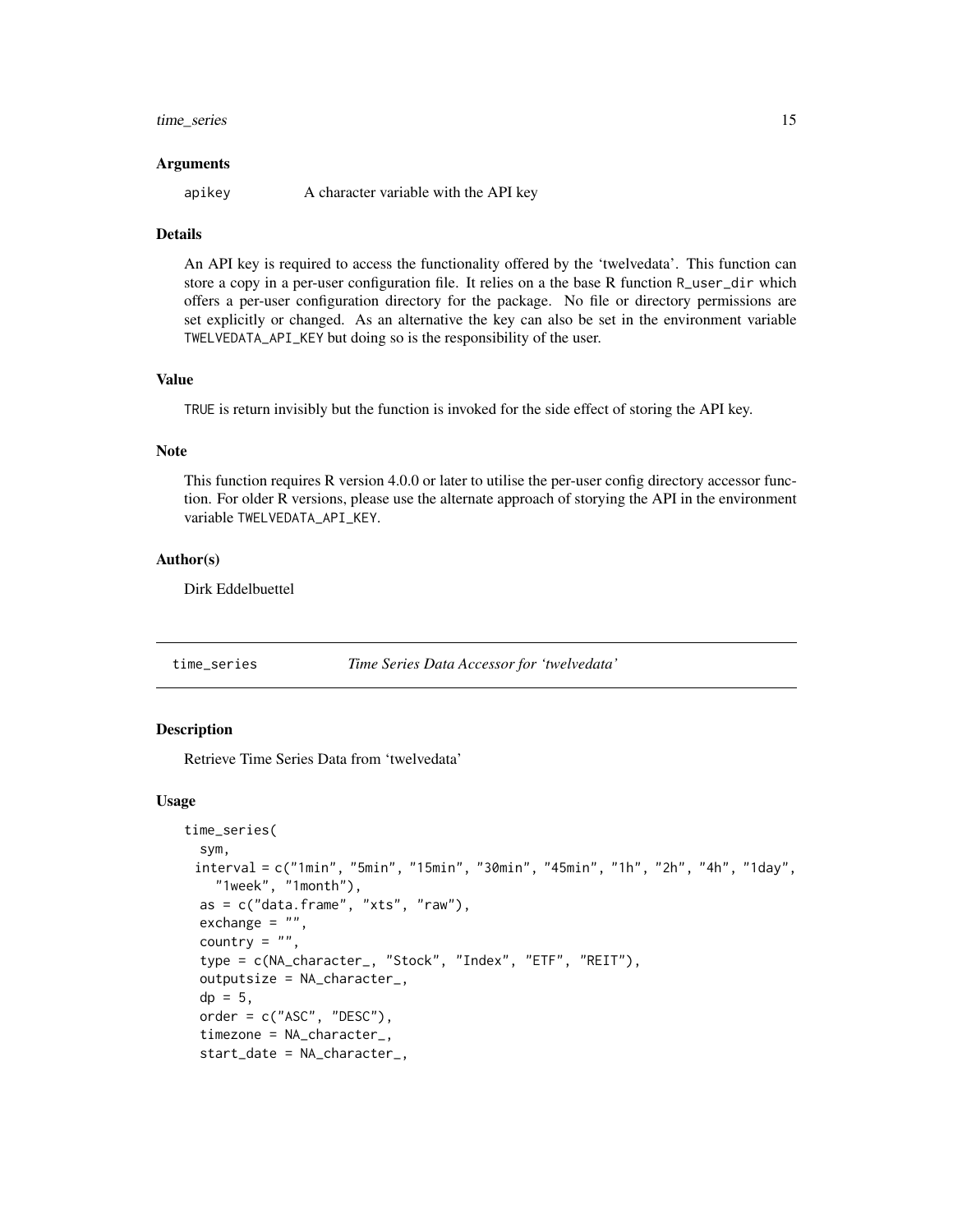```
end_date = NA_character_,
  previous_close = FALSE,
  .<br>apikey
\mathcal{L}
```
# Arguments

| sym        | (character) A (single or vector) symbol understood by the backend as a stock<br>symbol, foreign exchange pair, or more. See the 'twelvedata' documentation<br>for details on what is covered. In the case of a vector of arguments a list is<br>returned.                                                                                                                                                                                                                                                                                            |
|------------|------------------------------------------------------------------------------------------------------------------------------------------------------------------------------------------------------------------------------------------------------------------------------------------------------------------------------------------------------------------------------------------------------------------------------------------------------------------------------------------------------------------------------------------------------|
| interval   | (character) A valid interval designator ranging form "1min" to "1month". Cur-<br>rently supported are 1, 5, 15, 30 and 45 minutes, 1, 2, 4 hours (using suffix 'h',<br>as well as "1day", "1week" and "1month".                                                                                                                                                                                                                                                                                                                                      |
| as         | (optional, character) A selector for the desired output format: one of "data.frame"<br>(the default), "xts" (requiring the package to be installed), or "raw".                                                                                                                                                                                                                                                                                                                                                                                       |
| exchange   | (optional, character) A selection of the exchange for which data for "sym" is<br>requested, default value is unset.                                                                                                                                                                                                                                                                                                                                                                                                                                  |
| country    | (optional, character) A selection of the country exchange for which data for<br>"sym" is requested, default value is unset.                                                                                                                                                                                                                                                                                                                                                                                                                          |
| type       | (optional, character) A valid security type selection, if set it must be one of<br>"Stock" (the default), "Index", "ETF" or "REIT". Default is unset via the NA<br>character value. This field may require the premium subscription.                                                                                                                                                                                                                                                                                                                 |
| outputsize | (optional, numeric) The requested number of data points with an internal default<br>value of 30 if unset, and a valid range of 1 to 5000; we use NA as a default<br>argument to signify leaving it unset.                                                                                                                                                                                                                                                                                                                                            |
| dp         | (optional, numeric) The number of decimal places returned on floating point<br>numbers. The value can be between 0 and 11, with a default value of 5.                                                                                                                                                                                                                                                                                                                                                                                                |
| order      | (optional, character) The sort order for the returned time series, must be one of<br>"ASC" (the default) or "DESC".                                                                                                                                                                                                                                                                                                                                                                                                                                  |
| timezone   | (optional, character) The timezone of the returned time stamp. This parameter<br>is optional. Possible values are "Exchange" (the default) to return the exchange-<br>supplied value, "UTC" to use UTC, or a value IANA timezone name such<br>as "America/New_York" (see link{0lsonNames} to see the values R knows).<br>Note that the IANA timezone values are case-sensitive. Note that intra-day data<br>is converted to an R datetime object (the standard POSIXct type) using the ex-<br>change timestamp in the returned metadata, if present. |
| start_date | (optional, character or date(time) type) The beginning of the time window for<br>which data is requested, can be used with or without end_date. The format must<br>be a standard ISO 8601 format such as "2020-12-31" or "2020-12-31 08:30:00",<br>or a Date or POSIXt object.                                                                                                                                                                                                                                                                       |
| end_date   | (optional, character or date(time) type) The end of the time window for which<br>data is requested, can be used with or without start_date. The format must be<br>a standard ISO 8601 format such as "2020-12-31" or "2020-12-31 08:30:00", or<br>a Date or POSIXt object.                                                                                                                                                                                                                                                                           |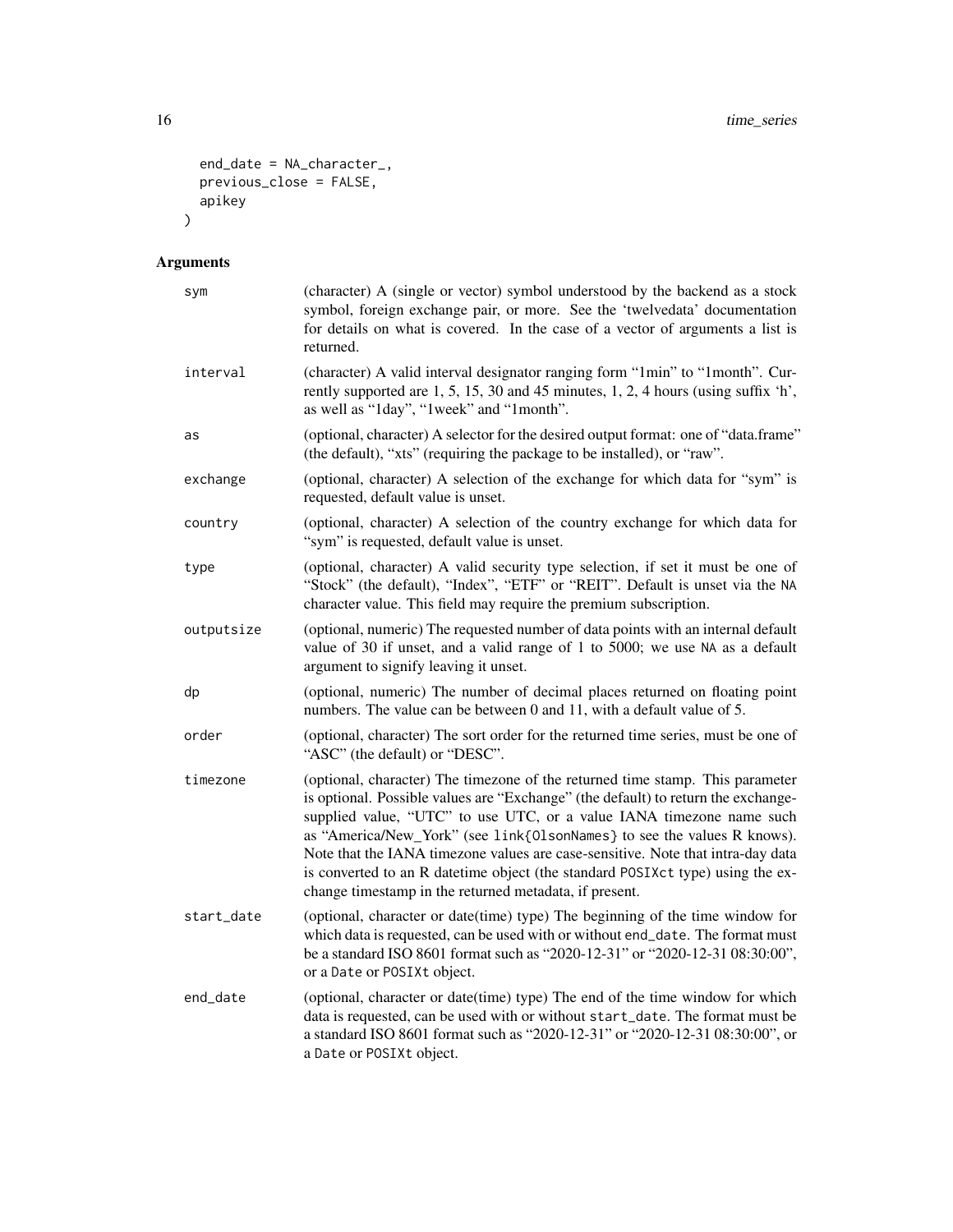|        | previous_close (optional, boolean) A logical switch to select inclusion of the previous close<br>value, defaults to FALSE.                                                                                                                                                        |
|--------|-----------------------------------------------------------------------------------------------------------------------------------------------------------------------------------------------------------------------------------------------------------------------------------|
| apikey | (optional character) An API key override, if missing a value cached from pack-<br>age startup is used. The startup looks for either a file in the per-package con-<br>fig directory provided by tools:: R_user_dir (for R 4.0.0 or later), or the<br>TWELVEDATA API KEY variable. |

#### Details

This function access time series data from 'twelvedata'. It requires an API key to be registered and to be supplied either in user-config file (TODO: add simple writer) or an environment variable.

All suitable optional parameters of the API are now supported. We excluded return as csv as this downloader encompasses that functionality by returning a parsed object.

#### Value

The requested data is returned in the requested format containing columns for data(time), open, high, low, close, and volume. If the request was unsuccessful, an error message is returned. The date or datetime column is returned parsed as either a Date or Datetime where the latter is parsed under the exchange timezone if present. Additional meta data returned from the query is also provided as attributes. If the call contained a vector of symbols, a (named) list of elements is returned.

#### Author(s)

Dirk Eddelbuettel

#### See Also

<https://twelvedata.com/docs>

#### Examples

```
## Not run: # requires API key
Sys.setenv(`_R_S3_METHOD_REGISTRATION_NOTE_OVERWRITES_`="false") # suppress load noise
data <- time_series("SPY", "5min", outputsize=500, as="xts")
if (requireNamespace("quantmod", quietly=TRUE))
   suppressMessages(library(quantmod)) # suppress some noise
  chartSeries(data, name=attr(data, "symbol"), theme="white") # convenient plot for OHLCV
   str(data) # compact view of data and meta data
  cadusd <- time_series(sym="CAD/USD", interval="1week", outputsize=52.25*20, as="xts")
  chart_Series(cadusd, name=attr(data, "symbol"))
   gme <- time_series("GME", "1min", start_date="2021-01-25T09:30:00",
                       end_date="2021-02-04T16:00:00", as="xts")
   chart_Series(gme, name=paste0(attr(gme, "symbol"), "/", attr(gme, "exchange")))
   res <- time_series(c("SPY", "QQQ", "IWM", "EEM"), outputsize=300, as="xts")
   op \leq par(mfrow=c(2,2))
   sapply(res, function(x) quantmod::chart_Series(x, name=attr(x, "symbol")))
  par(op)
```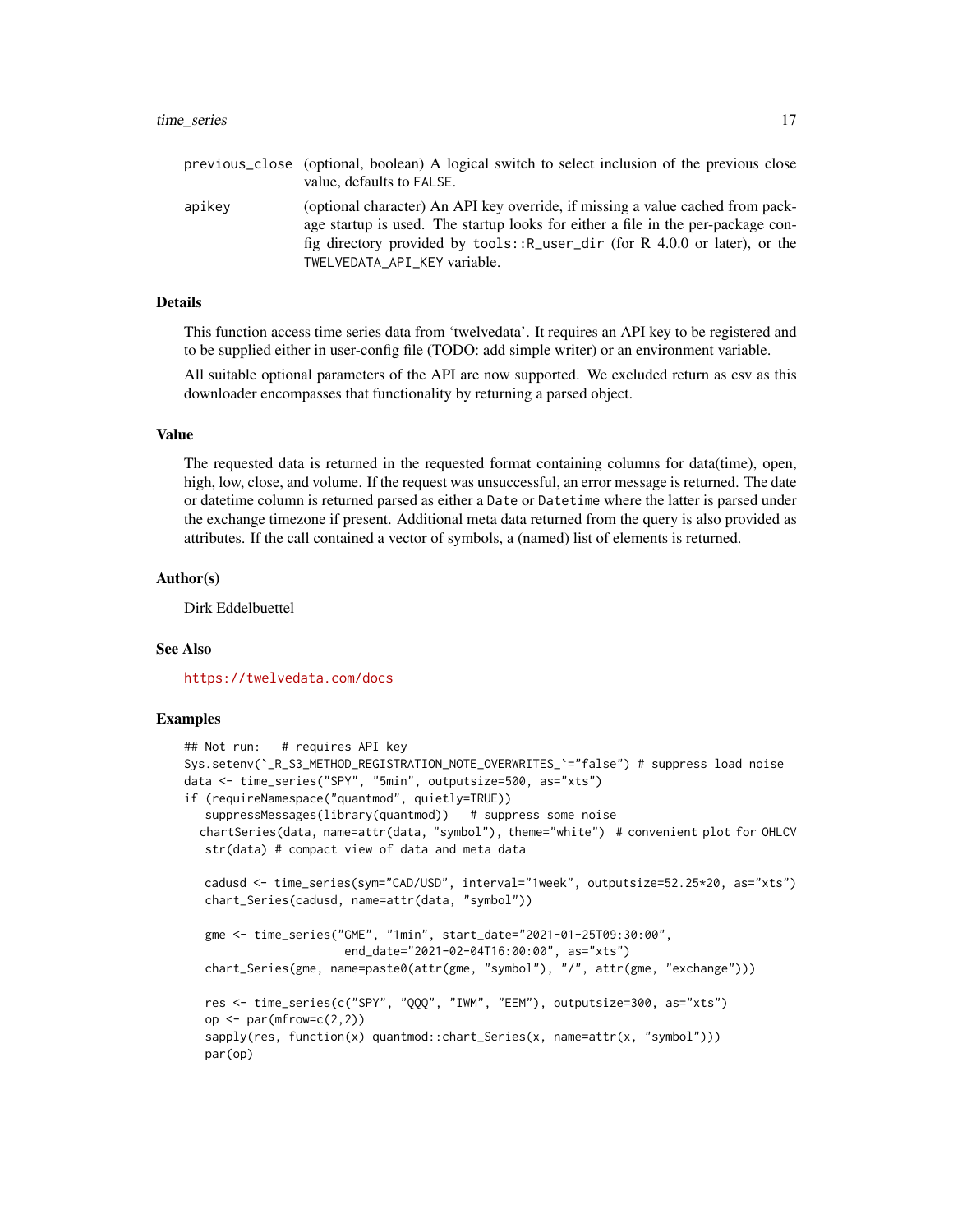18 time\_series

## End(Not run)